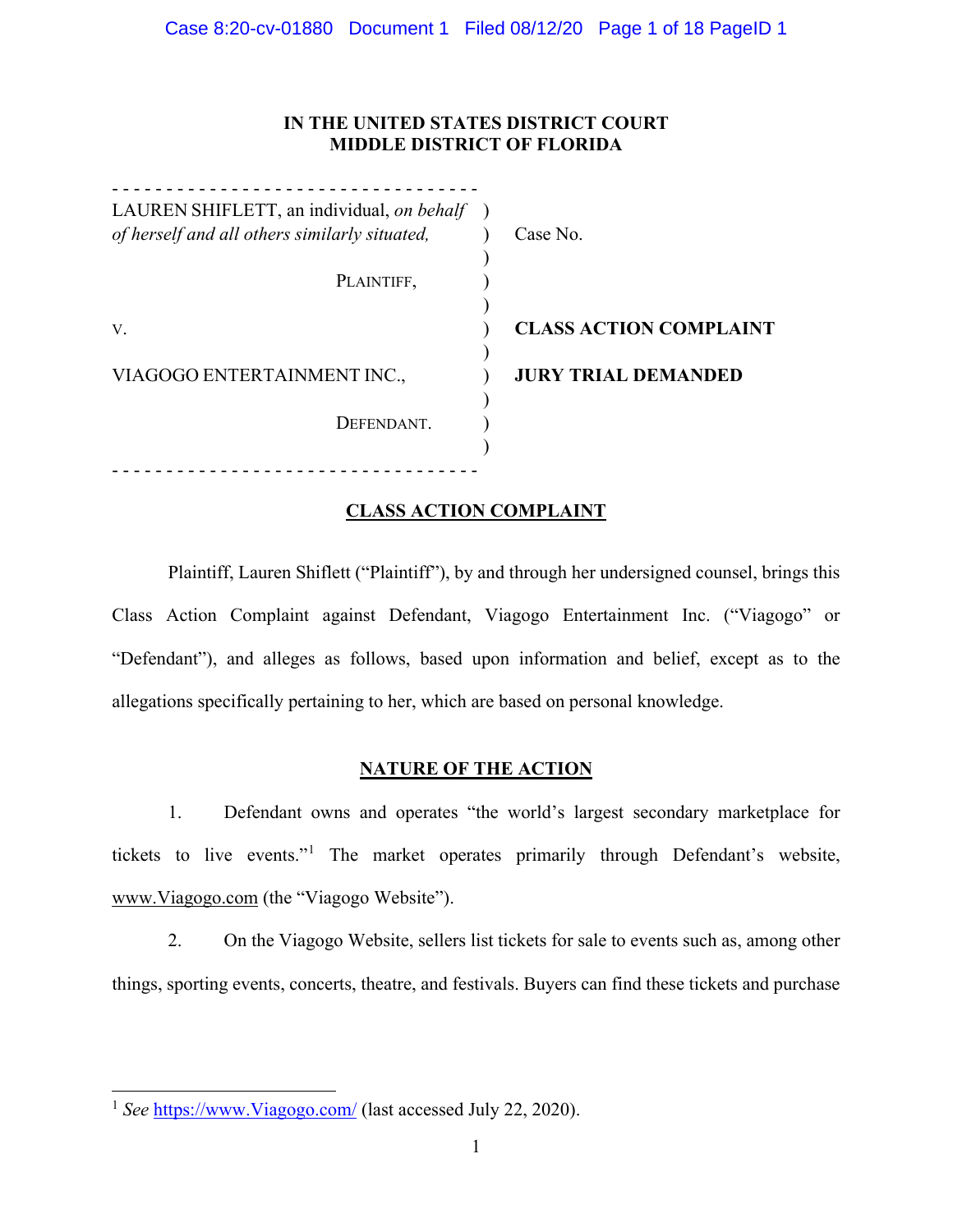#### Case 8:20-cv-01880 Document 1 Filed 08/12/20 Page 2 of 18 PageID 2

them directly through the Viagogo Website. Defendant charges a fee to both the buyers and sellers for use of Viagogo's services.

3. This is a class action lawsuit on behalf of all persons who purchased tickets through Defendant, and who were deprived of the benefit of Defendant's "Viagogo Guarantee" when, in response to apparent liabilities it would incur stemming from Coronavirus Disease 19 ("Covid-19") pandemic, Defendant sought to retroactively discontinue the essential function of the Viagogo Guarantee, a legally-required full cash refund.

4. Defendant has quietly sought to force the buyers to endure the financial losses that Defendant's own guarantee created for Defendant in the entirely foreseeable scenario that world occurrences would cause the simultaneous cancellation of numerous events for which tickets were sold.

5. Defendant's uniform conduct is equally applicable to Plaintiff and the Class. Plaintiff brings this class action against Defendant for: (i) breach of contract; (ii) breach of implied contract; (iii) conversion; (iv) violation of state consumer protection statutes; and (v) unjust enrichment.

6. Plaintiff seeks an order requiring Defendant to, among other things: (i) enforce the provisions of the Viagogo Guarantee and other terms and conditions displayed on the Viagogo Website; (ii) cease issuing "credits" or "vouchers" in lieu of refunds to any Class member who has not requested such credits; and (iii) pay damages and restitution to Plaintiff and Class members.

#### **PARTIES**

7. Plaintiff Lauren Shiflett is an adult individual and is a resident and citizen of Hernando County, Florida.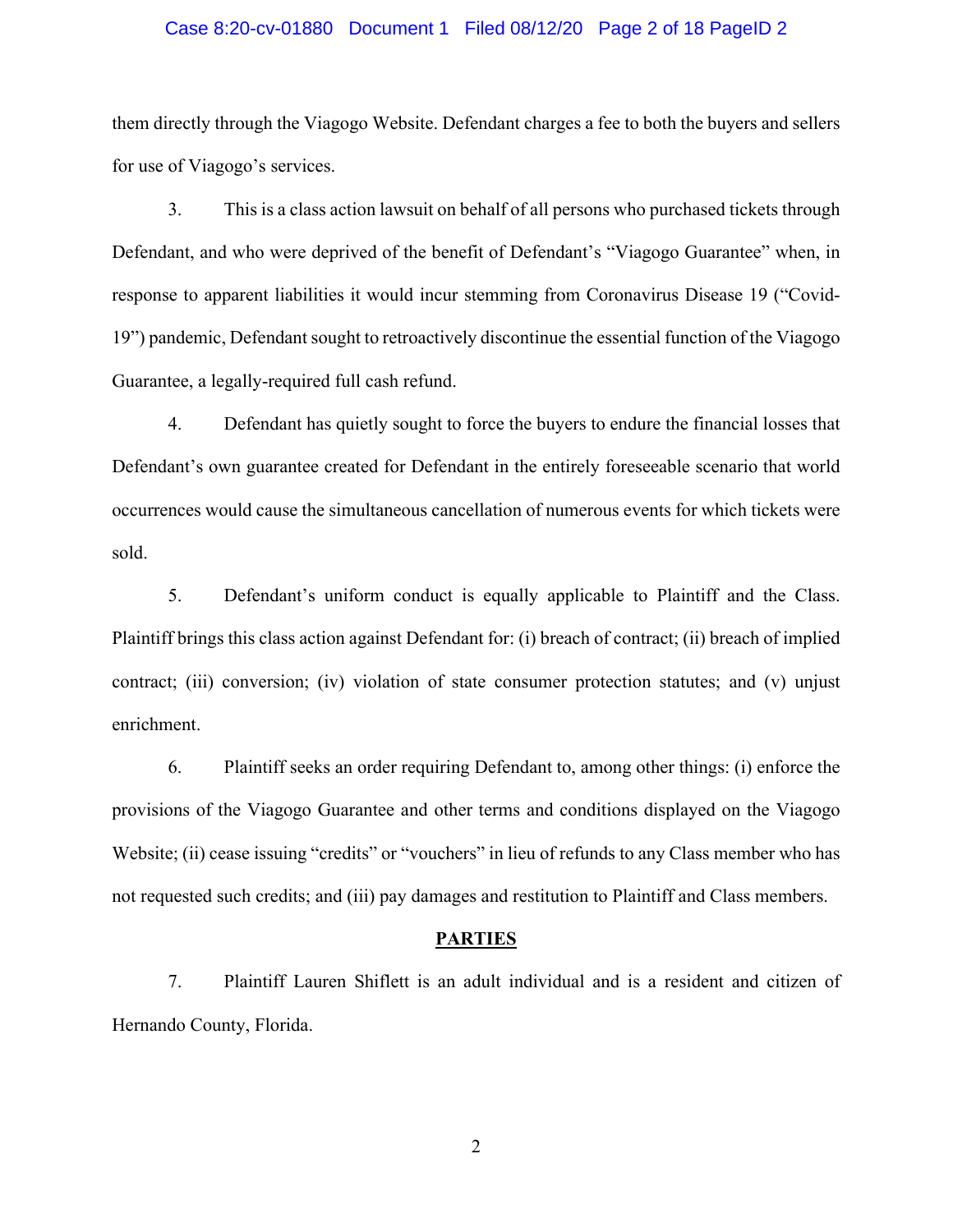#### Case 8:20-cv-01880 Document 1 Filed 08/12/20 Page 3 of 18 PageID 3

8. Defendant, Viagogo Entertainment Inc., is a Delaware corporation headquartered and with its principal place of business, in Dover, Delaware, and is a citizen of the State of Delaware. Viagogo can be served through its registered agent: National Registered Agents, Inc., at 160 Greentree Drive, Suite 101, Dover, Delaware 19904.

#### **JURISDICTION AND VENUE**

9. The Court has subject-matter jurisdiction over this action pursuant to 28 U.S.C. § 1332(d)(2)(A), as modified by the Class Action Fairness Act of 2005, because Plaintiff and at least one member of the Class is a citizen of a different state that Defendant, there are more than 100 members of the Class, and the aggregate amount in controversy exceeds \$5,000,000 exclusive of interests and costs.

10. This Court has personal jurisdiction over Defendant because Defendant conducts substantial business in Florida, and a substantial portion of the acts complained of took place in Florida, including the execution of the contract by Plaintiff and some members of the Class.

11. Venue is proper in this Court pursuant to 28 U.S.C. 1391(b)(2) because Defendant conducts business in this District and a substantial part of the events that give rise to Plaintiff's claims occurred in this District.

#### **FACTUAL BACKGROUND**

12. For years, in the process of building a marketplace in which consumers would be comfortable paying substantial prices, often beyond face-value, for event tickets from strangers on the internet, Viagogo relied on its Viagogo Guarantee, which was incorporated into its various user agreements and marketed to prospective customers.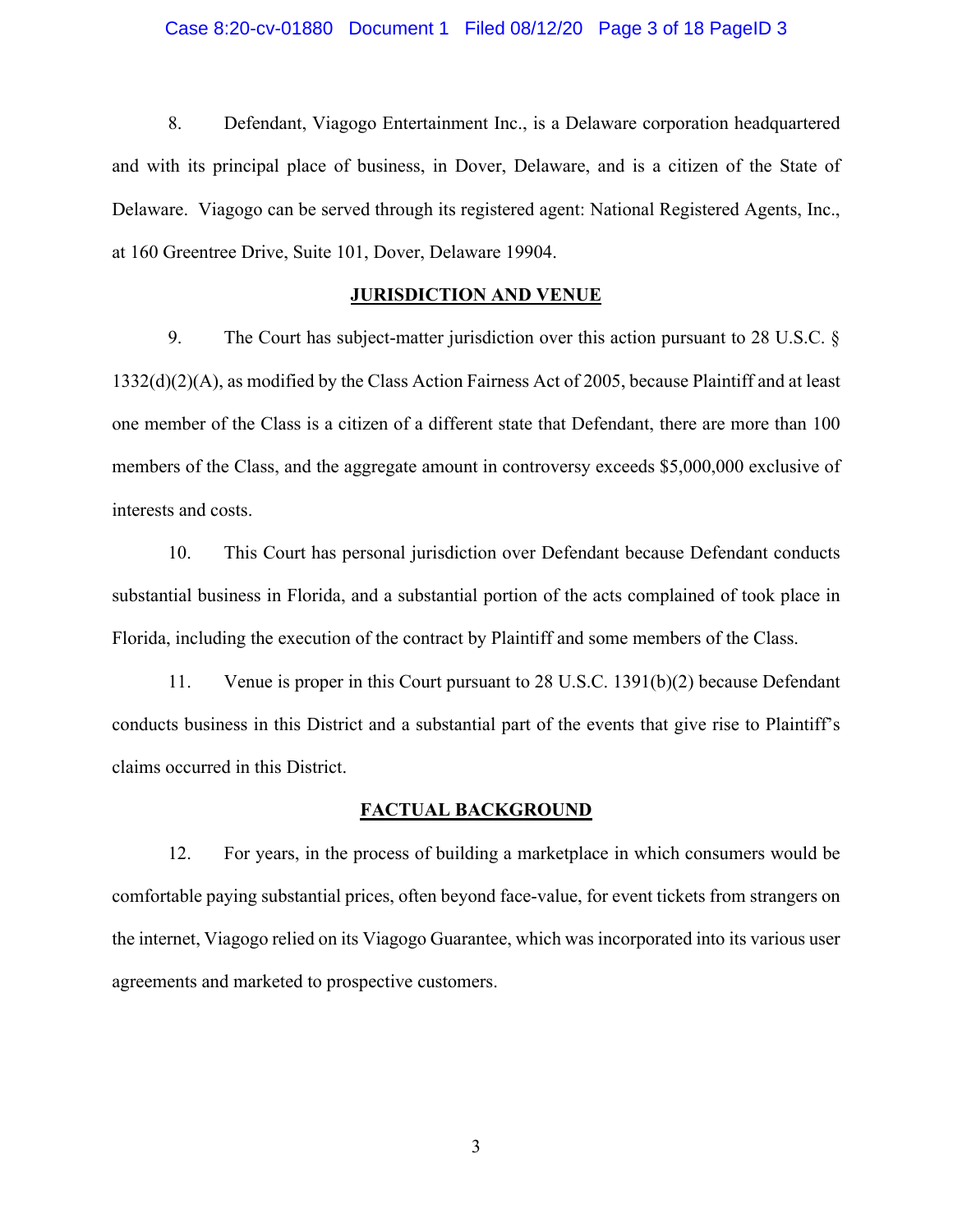#### Case 8:20-cv-01880 Document 1 Filed 08/12/20 Page 4 of 18 PageID 4

13. The Viagogo Guarantee promised that if a Viagogo user purchased tickets to any event through Viagogo, and the event was cancelled, the user would receive a full, money-back refund for their purchase.

14. To avoid financial losses, and potential future losses, due to the Covid-19 pandemic, Defendant has unilaterally and unconscionably changed its longstanding policy, including for customers who purchased tickets while Viagogo actively promoted and promised its Viagogo Guarantee, to instead leave its customers holding the bag.

#### *Viagogo Online Ticket Marketplace*

15. Viagogo is a secondary ticket marketplace that connects ticket sellers with buyers.

16. Viagogo requires all prospective sellers to register through its Viagogo Website in order to receive payments from Viagogo.

17. Following registration, sellers provide certain ticket information, including list price, and can post the tickets for sale to the Viagogo online marketplace, where buyers can view and purchase the tickets.

18. Once a purchase is completed, Viagogo charges the buyer and the seller a fee. The seller fee varies by event.

19. Viagogo charges buyers a service fee which covers specifically, among other things, "guaranteeing tickets."[2](#page-3-0)

20. Buyers also are required to register with Viagogo in order to purchase tickets, and must provide their credit card or PayPal information to make such a purchase.

21. The vast majority of tickets are available to buyers through instant download or email delivery, and require no physical delivery.

<span id="page-3-0"></span><sup>&</sup>lt;sup>2</sup> See [https://www.Viagogo.com/Help/Buyer/29](https://www.viagogo.com/Help/Buyer/29) (last accessed July 22, 2020).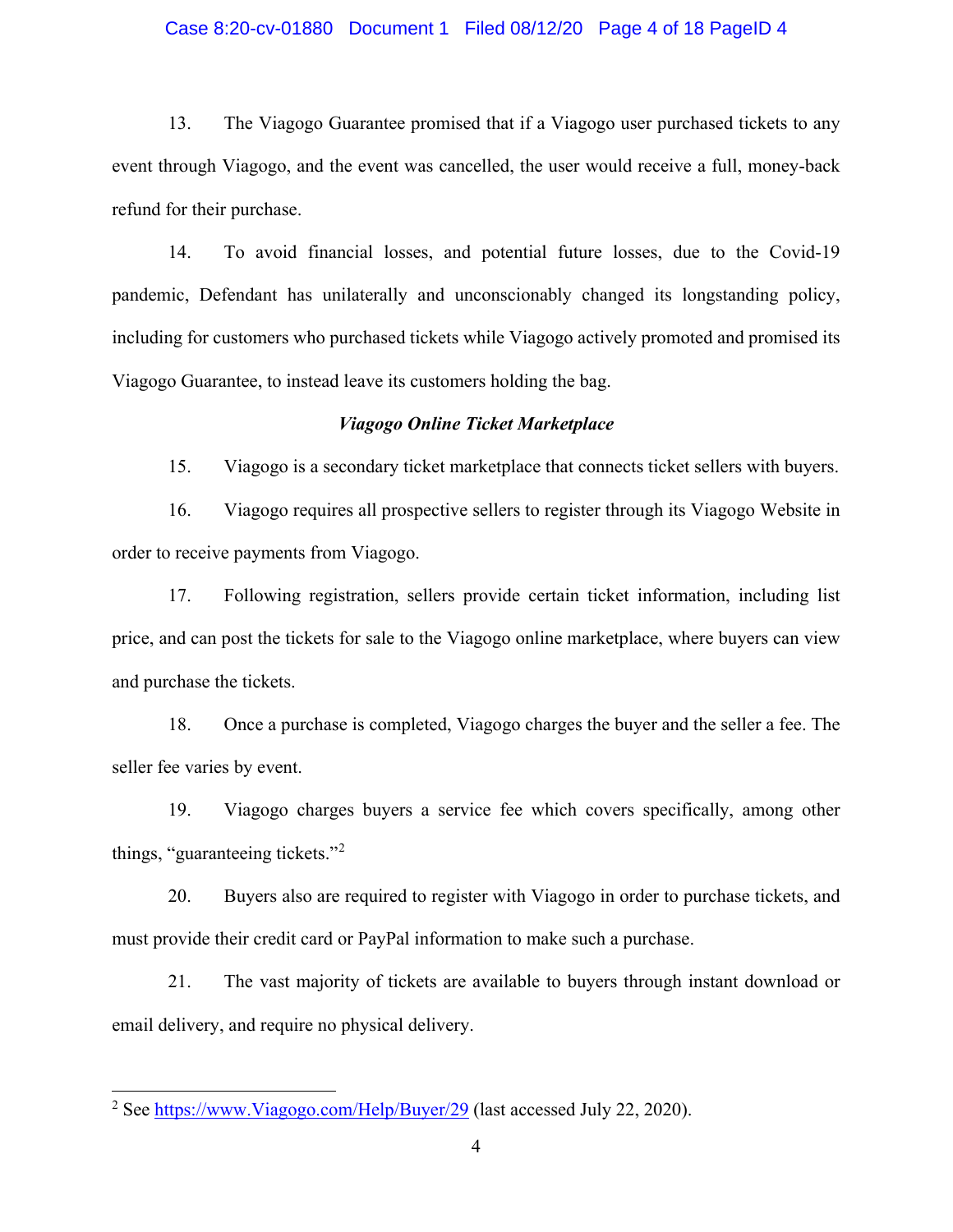### Case 8:20-cv-01880 Document 1 Filed 08/12/20 Page 5 of 18 PageID 5

22. Viagogo's business model is such that it should allow for quick and efficient refunds upon the cancellation of events.

23. For example, in the Viagogo Website's Terms and Conditions, the "Seller will be paid 5-8 working days after the event if the delivery of the tickets was successful to the buyer. We have the right to withhold payment or collect repayment if the event was re-scheduled or canceled.  $\ldots$  . . . [3](#page-4-0)

24. In this model, Viagogo should have had the funds from the tickets sales readily available to refund ticket buyers upon the rescheduling or cancellation of the events.

## *The Viagogo Guarantee*

25. Viagogo's online ticket marketplace is made possible by the promise, or perception, that it is a viable, protected medium through which buyers can obtain event tickets in a protected, low-risk environment.

26. A key pillar of the Viagogo marketplace's success is its Viagogo Guarantee, which provides buyers with an assurance that they will not be left with a valueless ticket in the case of an event cancellation.

27. Viagogo's well-publicized Viagogo Guarantee is clear: Viagogo promises that "in the rare instance that a problem arises . . . Viagogo will issue You a refund for the cost of the tickets."

28. This refund for the cost of the tickets has been Viagogo's longstanding policy, and its customers relied upon that promise when making ticket purchases.

<span id="page-4-0"></span><sup>3</sup> *See* [https://www.Viagogo.com/secure/help/termsandconditions](https://www.viagogo.com/secure/help/termsandconditions) (last accessed July 23, 2020).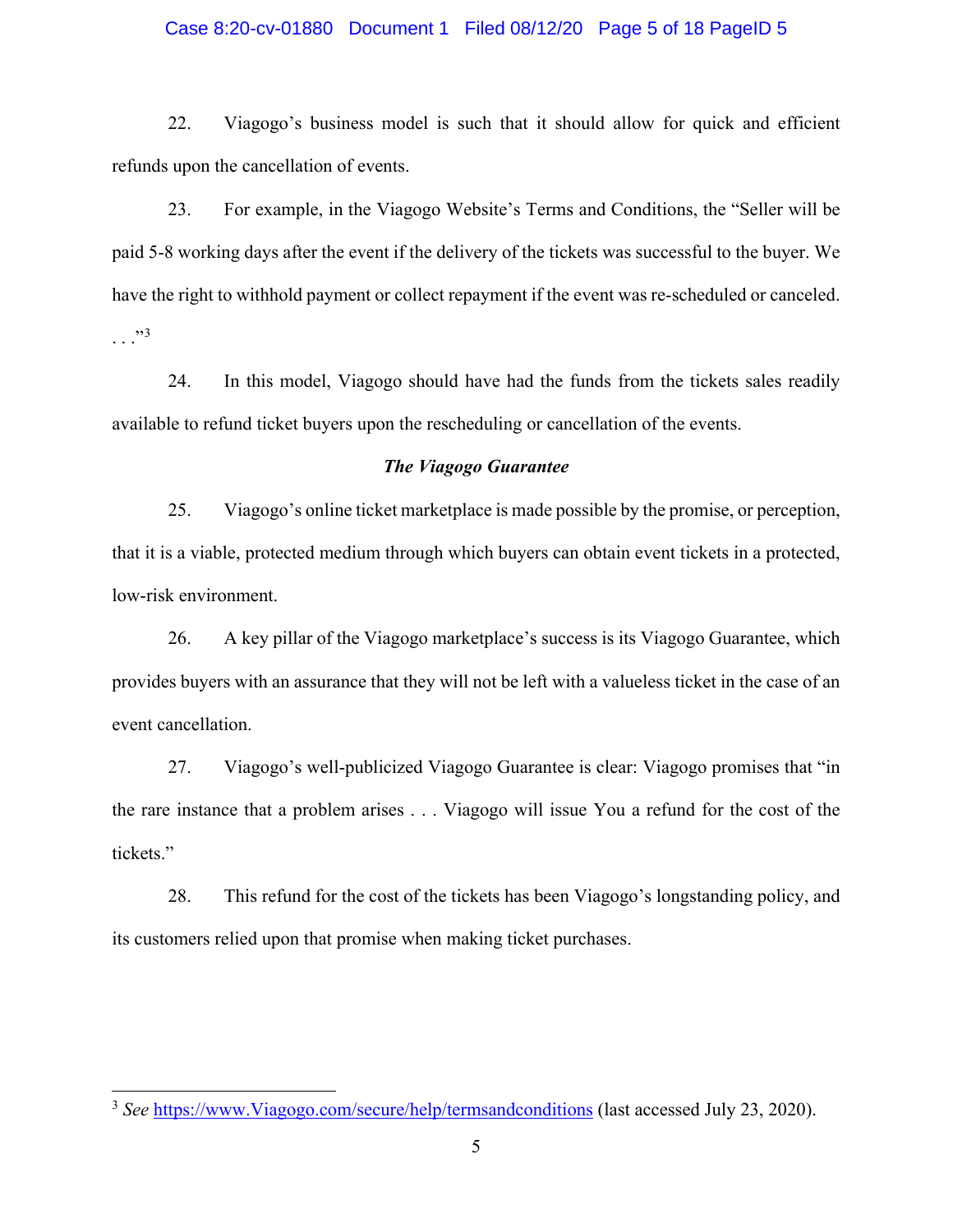#### Case 8:20-cv-01880 Document 1 Filed 08/12/20 Page 6 of 18 PageID 6

29. Viagogo intends for its customers to rely on the Viagogo Guarantee when making purchases, as it knows that much cheaper tickets are available directly to its customers through other mediums, including cash sales outside of venues and direct buyer to seller marketplaces.

30. Because of the Viagogo Guarantee, Viagogo users are willing to pay premium prices for tickets, and to pay substantial fees to Viagogo on top of the ticket price, even though substantially identical tickets were available for purchase elsewhere.

31. A major component of Viagogo's value, and viability as a company, is that purchases are secure and refunds are available for cancelled events. Such a benefit is not available to buyers who make purchases directly from other available resellers, throughout other direct online market sites such as craiglist.com or Facebook Marketplace, where there is no intermediary exercising authority and control over the exchange – and where tickets can be purchased without fees and other markups.

32. Plaintiff and members of the Class relied on, and were contractually entitled to, the Viagogo Guarantee when purchasing their tickets using Viagogo's services.

### *Viagogo's Response to the Covid-19 Crisis*

33. By March 2020, it became apparent that the United States was about to be hit hard by the Covid-19 virus. This impending crisis inspired fear and trepidation among consumers who were increasingly unwilling to venture into public or attend public gathering. Accordingly, confidence in making event ticket purchases among Viagogo's customers was rapidly deteriorating.

34. In response to the Covid-19 pandemic, Viagogo updated its Viagogo Website to create a new section addressing cancellations and postponements caused by the virus.<sup>[4](#page-5-0)</sup>

<span id="page-5-0"></span><sup>4</sup> *See* [https://www.Viagogo.com/Help/Buyer/19](https://www.viagogo.com/Help/Buyer/19) (last accessed July 23, 2020).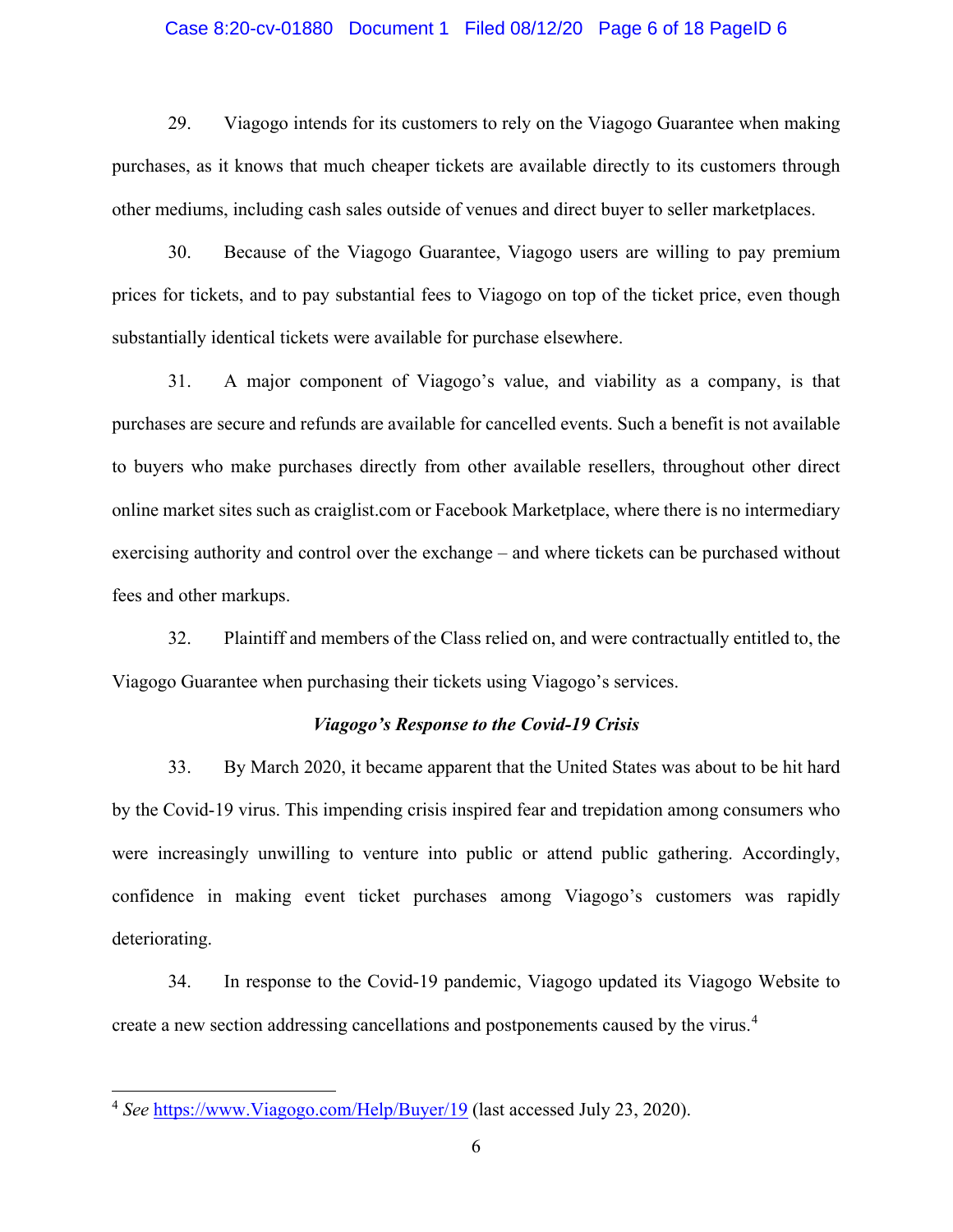### Case 8:20-cv-01880 Document 1 Filed 08/12/20 Page 7 of 18 PageID 7

#### 35. On its Viagogo Website, Viagogo made the following statement about events that

#### were cancelled or postponed:

My event is cancelled or postponed - What do I do?

If your event has either been cancelled or postponed, as soon as we know more information we will contact you with all the relevant details. Generally;

If the event is cancelled - We will ask you to return the tickets and you will be refunded for your purchase. If the event is postponed - The tickets are usually valid for the new date. Please look out for an e-mail from us and remember to add viagogo on your safe list of contacts so that our e-mail doesn't go in your junk box. The email we will send will be specific to your event, and will have all relevant details and next steps.

[5](#page-6-0)

### 36. Viagogo subsequently provided a "Coronavirus (COVID-19) Update" stating that:

If an event is cancelled - you do not have to do anything. We will contact you. You will be entitled to a full refund or a 125% voucher.

If the event organiser is offering vouchers or tickets to another event - you do not have to do anything. We will contact you. You will be entitled to a voucher or tickets to another event.

If an event has been postponed or rescheduled - you do not have to do anything. We will contact you regarding the new date as soon as it is announced. All events are considered valid unless there has been an official announcement stating the event has been [6](#page-6-1) cancelled.

37. Although acknowledging that buyers are "entitled to a full refund," and advising

buyers that they "do not have to do anything," Viagogo has not made any refunds to buyers who

bought tickets to events that were subsequently cancelled due to the Covid-19 pandemic.

38. Viagogo has collected, and continues to hold, funds, including fees, from Plaintiff

and the putative Class for cancelled or constructively cancelled events.

39. Even though many thousands of events have been cancelled, Viagogo wrongly refuses to classify events as "cancelled," allowing it to maintain dominion and control over even more funds which it has no legal right to possess or use for its own business purposes.

40. Plaintiff and other members of the putative class have requested refunds, but refunds have not been granted.

<span id="page-6-0"></span><sup>5</sup> *See* [https://www.Viagogo.com/Help/Buyer/189](https://www.viagogo.com/Help/Buyer/189) (last accessed July 23, 2020).

<span id="page-6-1"></span><sup>6</sup> *See* https://www.Viagogo.com/Help/Buyer/404 (last accessed July 30, 2020).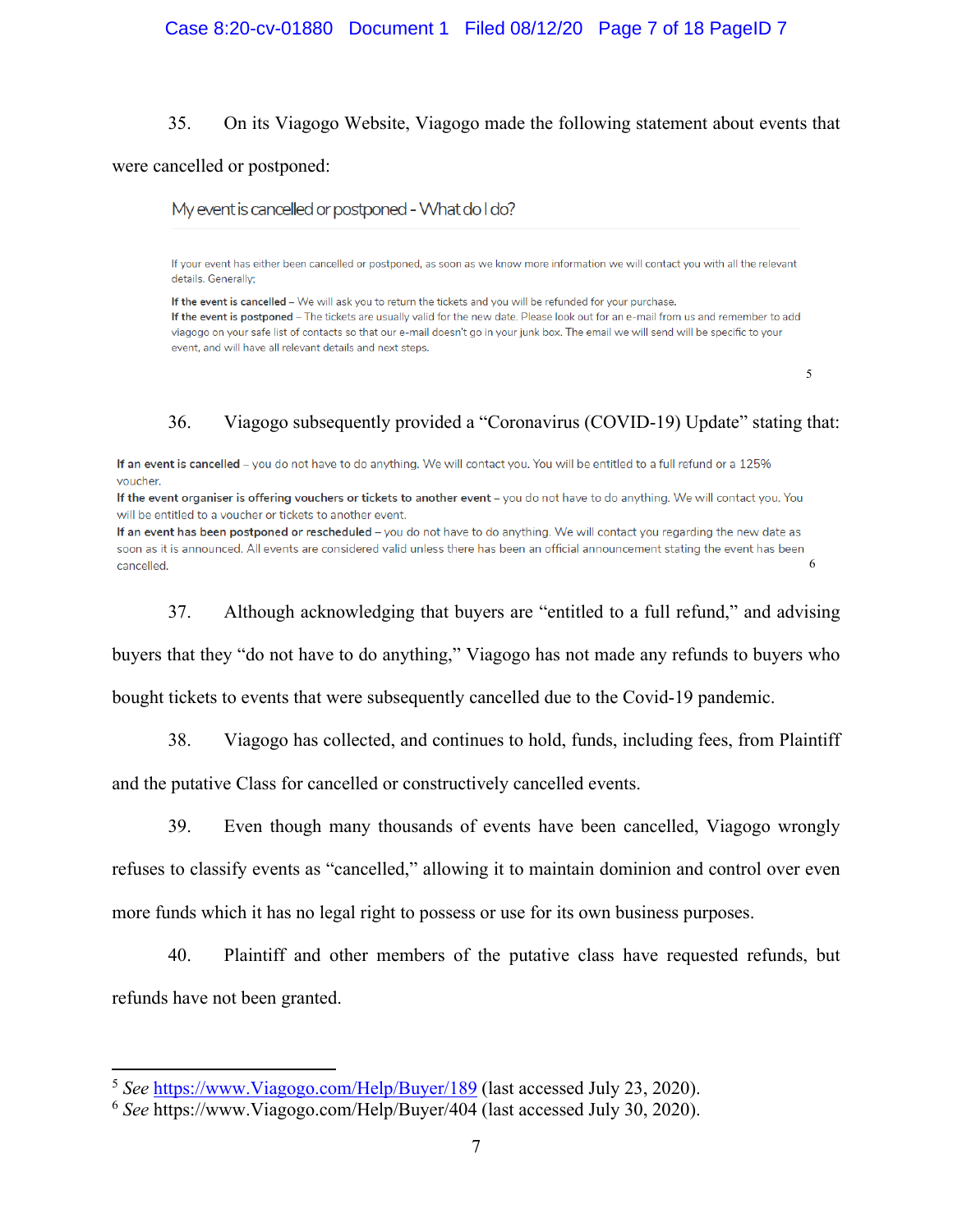#### Case 8:20-cv-01880 Document 1 Filed 08/12/20 Page 8 of 18 PageID 8

41. The terms of the Viagogo Guarantee and the updates provided by Viagogo as to the Covid-19 pandemic clearly entitle buyers to a full refund of their monies paid for tickets to events that were cancelled due to the Covid-19 pandemic.

42. Despite the fact that Plaintiff and the Class made their purchases while the Viagogo Guarantee was promised and in full force, Viagogo has refused to honor that promise, shifting the burden of its corporate losses and potential future losses onto many thousands of its loyal customers.

## *Plaintiff's Use of Viagogo*

43. On or about March 3, 2020, Plaintiff used Defendant's service to purchase two tickets to a Tool concert scheduled to occur in Tampa, Florida on April 19, 2020.

44. Plaintiff paid approximately \$410.95 for the tickets.

45. The event was cancelled.

46. Defendant did not contact Plaintiff regarding the cancellation of the event. Instead, Plaintiff found out that the event was cancelled through Tool's Facebook page, wherein a post was made that all of the band's concerts scheduled in 2020 were cancelled.

47. Plaintiff contacted Defendant on multiple occasions from April through July. Defendant indicated that the show was "rescheduled from its original date," and that, "[i]t was decided that tickets which had already been issued would remain valid for the new dates . . . ." Defendant then stated, "[o]nce the ticket order has been placed, Viagogo is unable to cancel orders. All orders are non-exchangeable/non-refundable."[7](#page-7-0)

<span id="page-7-0"></span><sup>7</sup> Quote taken from a Live Chat transcript with a Viagogo agent, dated June 4, 2020.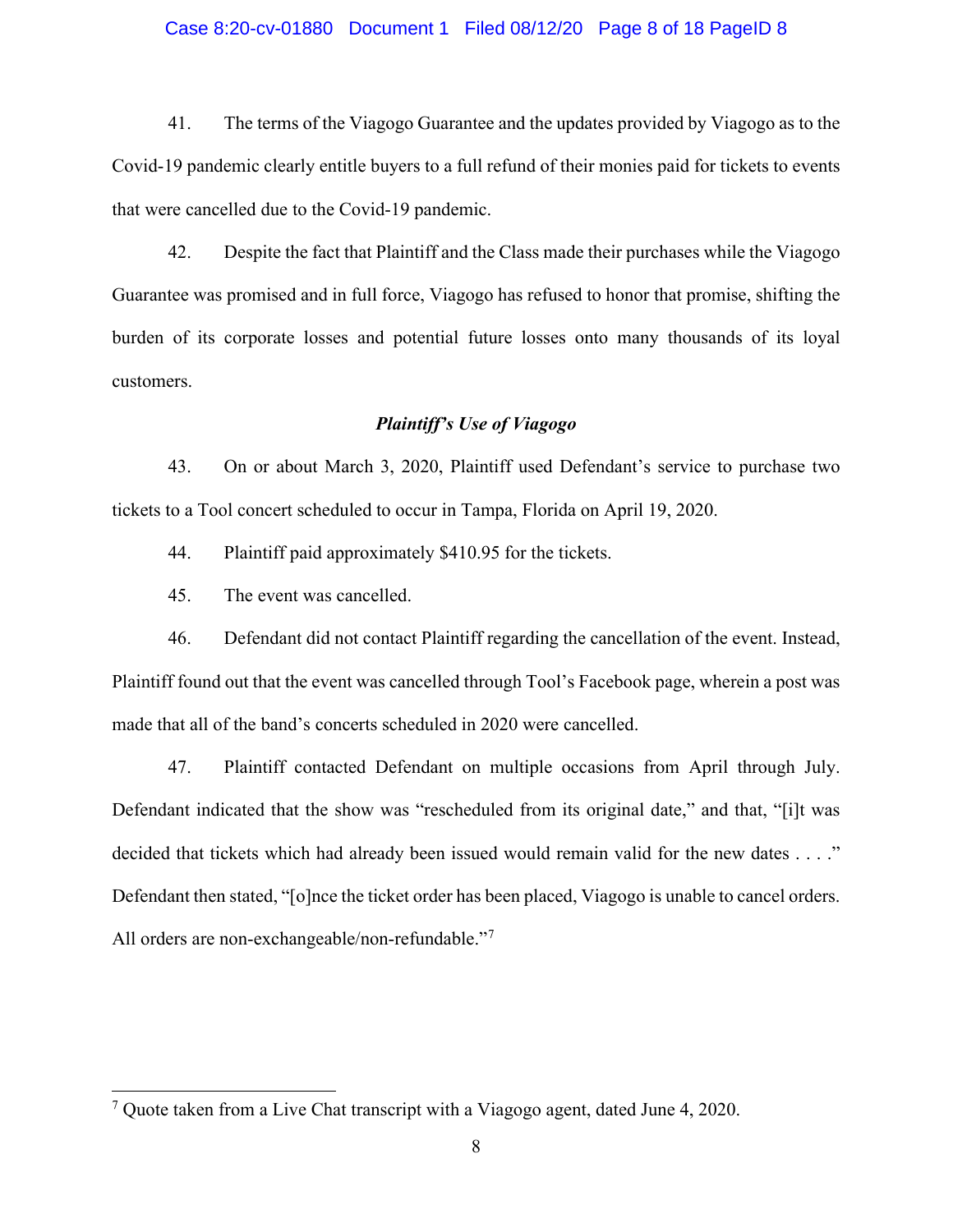48. When Plaintiff purchased the tickets through Defendant, her purchase was subject

to the Viagogo Guarantee. Her event was cancelled, and Defendant has utterly failed to honor the guarantee.

# **CLASS ALLEGATIONS**

49. Plaintiff brings this class action under Rule 23 of the Federal Rules of Civil

Procedure and seeks certification of the claims and issues in this action pursuant to the applicable

provisions of Rule 23. The proposed class is defined as:

All persons residing in the United States or its territories who used Viagogo to puchase tickets to any event which was subsequently cancelled or constructively cancelled due to the Covid-19 pandemic, and who has not been issued any refund (the "Nationwide Class").

Additionally, Plaintiff proposes the following, alternative class for the claim brought under the

Florida Deceptive and Unfair Trade Practices Act:

All persons residing in the State of Florida who used Viagogo to purchase tickets to any event which was subsequently cancelled or constructively cancelled due to the Covid-19 pandemic, and who have not been issued any refund (the "Florida Class").

50. Excluded from the Class is Defendant, its subsidiaries and affiliates, its officers,

directors and members of their immediate families and any entity in which Defendant has a controlling interest, the legal representative, heirs, successors or assigns of any such excluded party, the judicial officer(s) to whom this action is assigned, and the members of their immediate families.

51. Plaintiff reserves the right to amend or modify the Class definitions with greater specificity or division into subclasses after an opportunity to conduct discovery.

52. Numerosity. More than 10,000 events in the United States have been cancelled, postponed, or rescheduled, and Viagogo facilitates ticket sales to the vast majority of events in the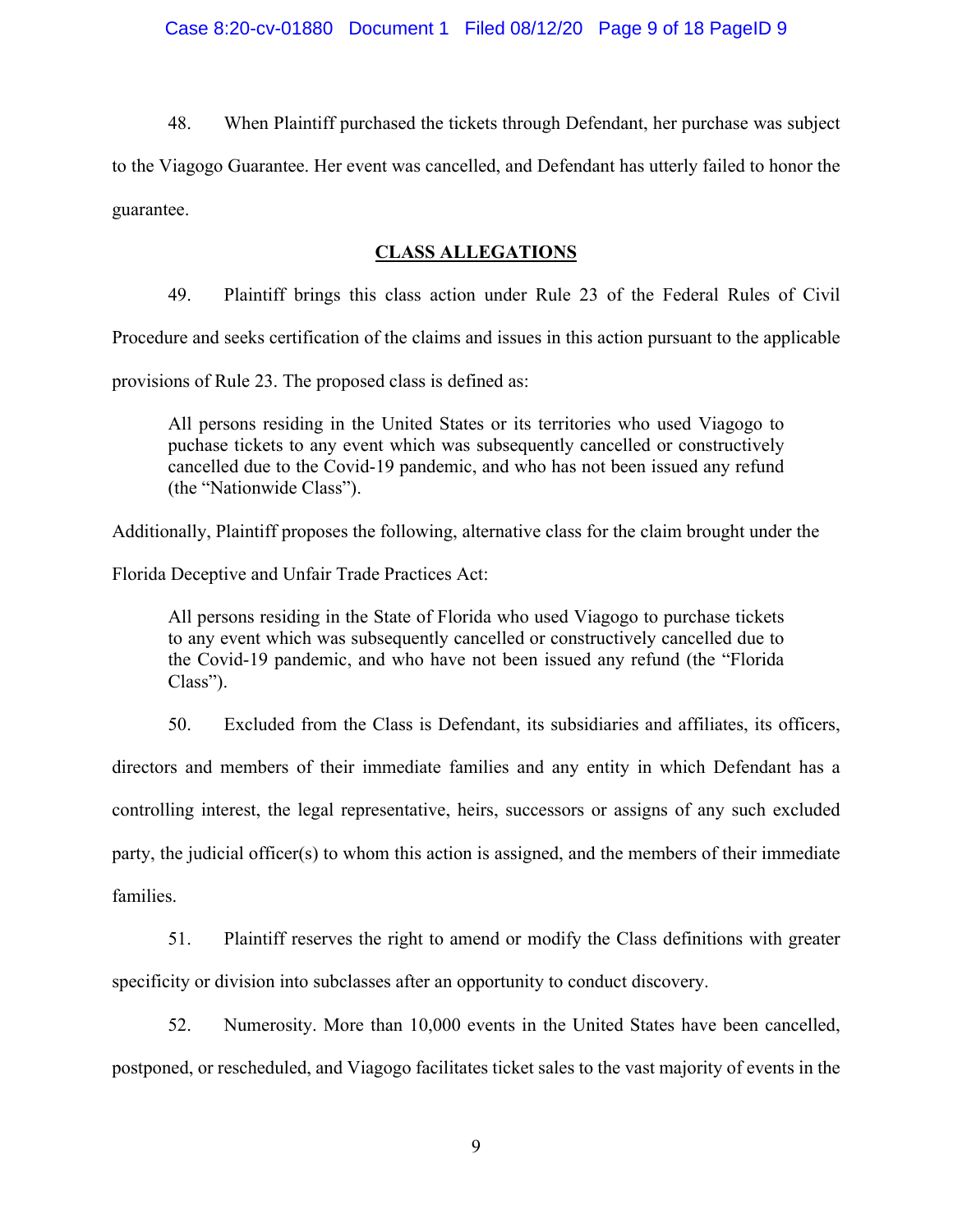#### Case 8:20-cv-01880 Document 1 Filed 08/12/20 Page 10 of 18 PageID 10

United States to its millions of users. At a minimum, there are tens of thousands of Class members, but very likely many more, and joinder is impracticable. The exact size of the proposed class and the identity of all class members can be readily ascertainable from Defendant's records.

53. Commonality. There are questions of law and fact common to the Class, which questions predominate over any questions affecting only individual Class members. Common issues include:

- a. Whether there was a contract or implied contract between Plaintiff and Defendant, and if so, what provisions, if any, apply to Plaintiff's claims;
- b. Whether or the extent to which Defendant's statements and representations regarding the Viagogo Guarantee are or constitute misrepresentations;
- c. Whether Defendant's failure to issue promised refunds constitutes a breach of contract, breach of implied contract, conversion, and/or unjust enrichment;
- d. Whether Defendant knew or should have known that in the event of widespread event cancellations it would be unable to honor the Viagogo Guarantee;
- e. Whether Defendant's conduct is violative of the Florida Deceptive and Unfair Trade Practices Act; and
- f. The nature of the relief, including equitable relief, to which Plaintiff and the Class are entitled.

54. Typicality. Plaintiff's claims are typical of the claims of the Class she seeks to represent. Plaintiff and all Class members were exposed to uniform practices and sustained injuries arising out of and caused by Defendant's unlawful conduct.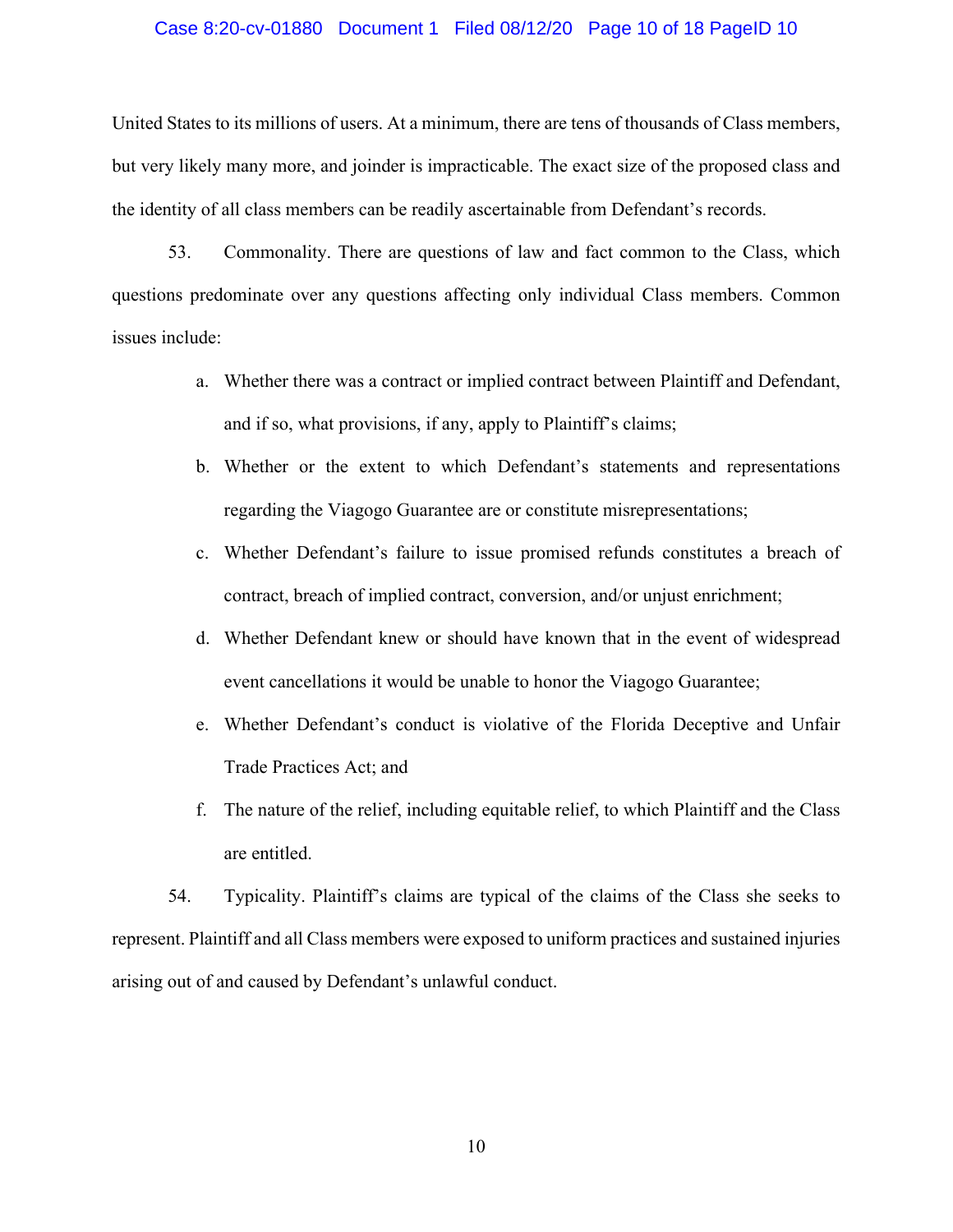### Case 8:20-cv-01880 Document 1 Filed 08/12/20 Page 11 of 18 PageID 11

55. Adequacy of Representation. Plaintiff will fairly and adequately represent and protect the interests of the members of the Class. Further, Plaintiff's counsel is competent and experienced in litigating class actions.

56. Superiority. A class action is superior to any other available means for the fair and efficient adjudication of this controversy. The claims of Plaintiff and individual Class members are small compared to the burden and expense that would be required to separately litigate their claims against Defendant, and it would be impracticable for class members to seek redress individually. Litigating claims individually would also be wasteful to the resources of the parties and the judicial system and create the possibility of inconsistent or contradictory judgments. Class treatment provides manageable judicial treatment which will bring an orderly and efficient conclusion to all claims arising from Defendant's misconduct. Class certification is therefore appropriate under Rule 23(b)(3).

57. Class certification is also appropriate under Rule 23(b)(1), as the prosecution of separate actions by individual members of the Class would create the risk of adjudications with respect to individual class members that would, as a practical matter, be dispositive of the interests of other members not parties to the adjudication and substantially impair their ability to protect those interests.

58. Class certification is also appropriate under Rule 23(b)(2), as Defendant has acted and/or refused to act on grounds generally applicable to the Class, thereby making final injunctive relief or corresponding declaratory relief appropriate for the Class.

#### **FIRST CAUSE OF ACTION**

## **BREACH OF CONTRACT (On Behalf of Plaintiff and the Nationwide Class)**

59. Plaintiff incorporates the factual allegations above as if fully set forth herein.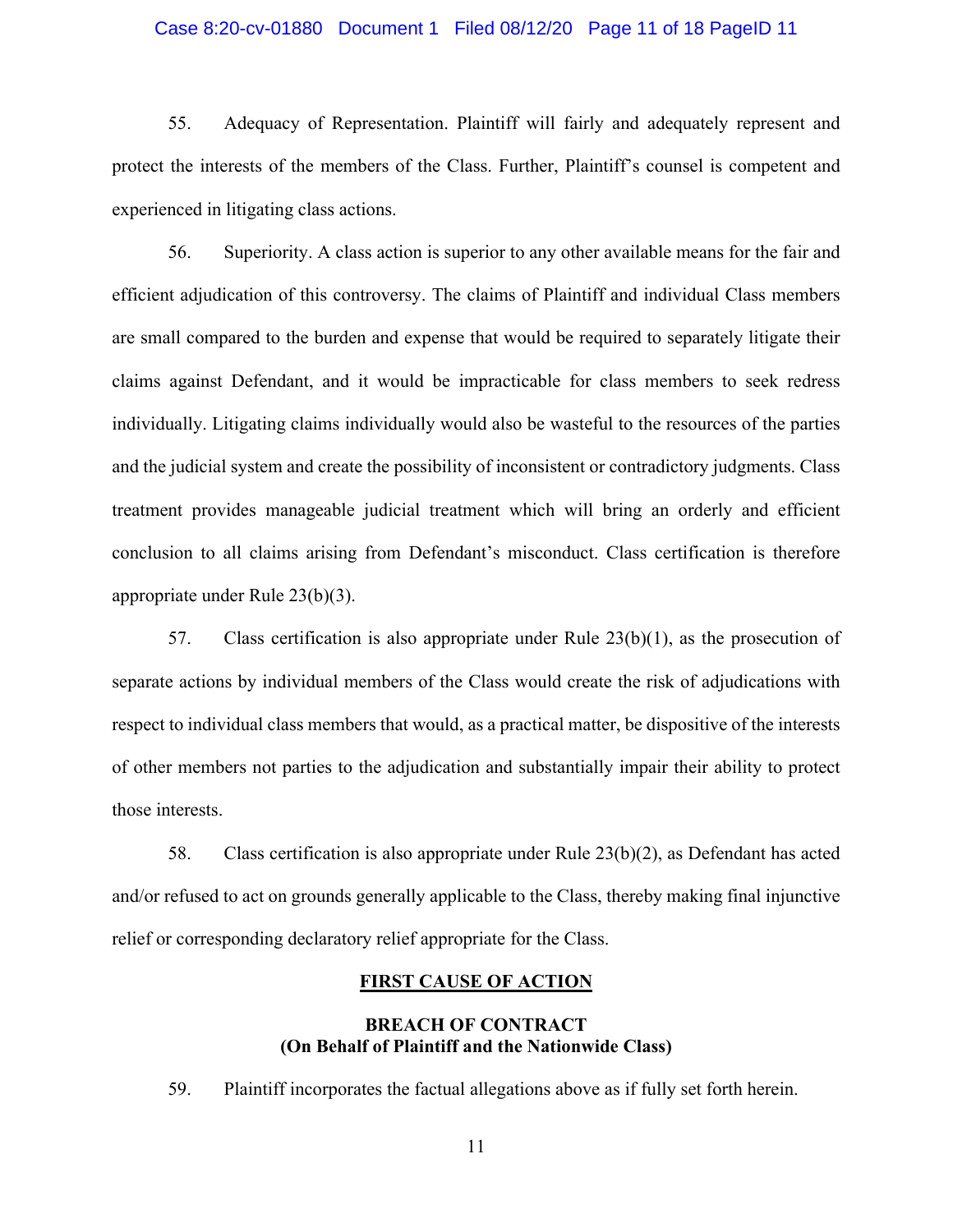#### Case 8:20-cv-01880 Document 1 Filed 08/12/20 Page 12 of 18 PageID 12

60. A contract was formed between Plaintiff and Class members on the one hand, and Defendant on the other, with respect to purchases made on Defendant's Viagogo Website.

61. The contract was offered by Defendant and formed at the time Plaintiff and the Class accepted it by making ticket purchase(s).

62. The contract that governs the transactions at issue in this case includes the Viagogo Guarantee that was operative at the time of purchase.

63. Plaintiff and the Class performed their obligations under the contract by purchasing ticket(s) and rendering payment.

64. The ticket(s) purchased through Defendant's business became unusable and without value due to a cancellation or constructive cancellation.

65. Defendant breached the contract when it collected Plaintiff's funds but ceased providing full cash refunds, including fees, to cancelled or constructively cancelled events as required under its terms, and again when Defendant refused to provide refunds to Plaintiff upon demand.

66. Defendant's breaches were knowing and willful and not the result of mistake or inadvertence.

67. As a result of Defendant's breach, Plaintiff and the Class members have been damaged in an amount to be determined at trial.

#### **SECOND CAUSE OF ACTION**

# **BREACH OF IMPLIED CONTRACT (On Behalf of Plaintiff and the Nationwide Class)**

68. Plaintiff incorporates the factual allegations above as if fully set forth herein.

69. In the alternative to Plaintiff's breach of contract claim set forth in her First Cause of Action, an implied contract was formed between Plaintiff and Defendant that included a promise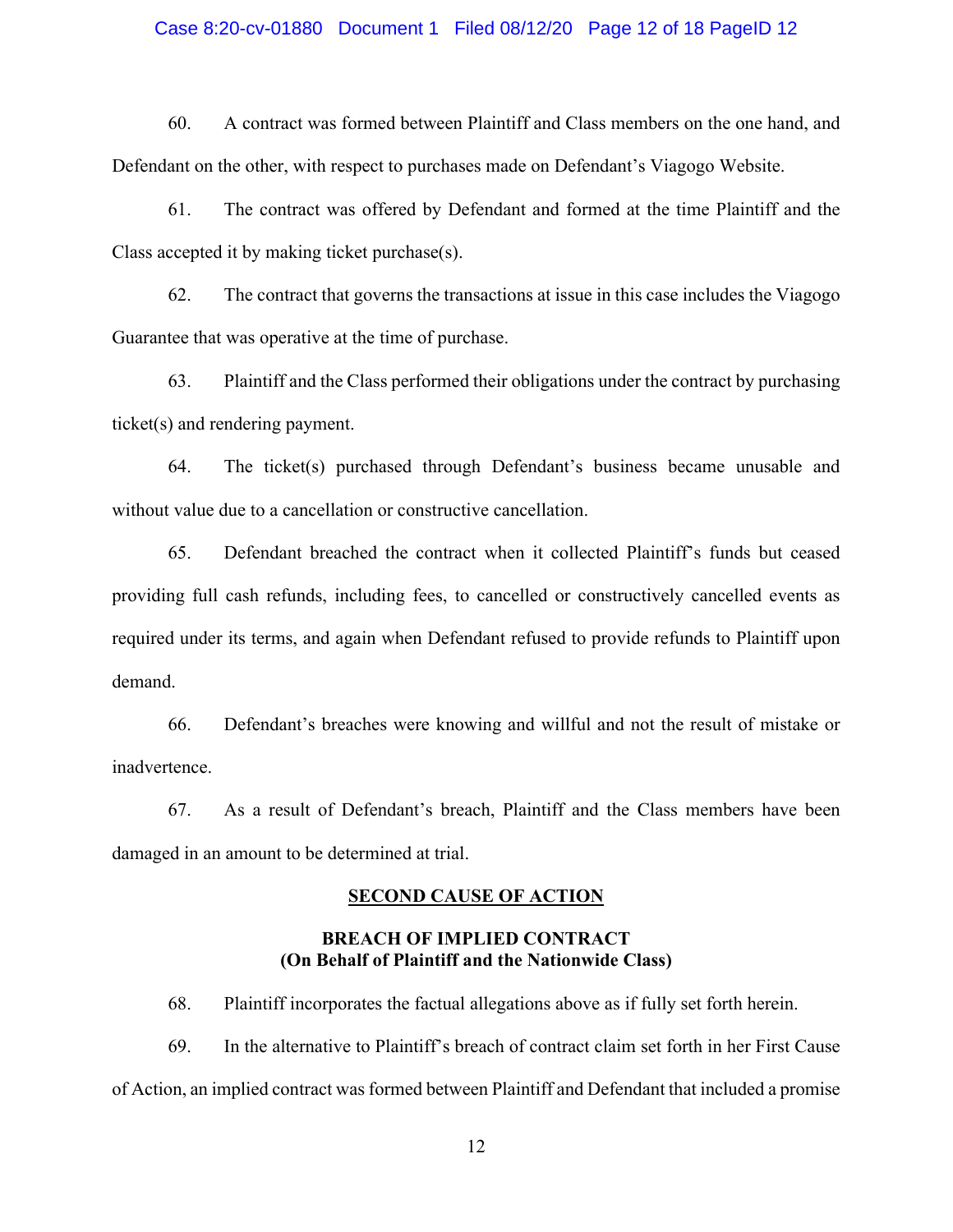### Case 8:20-cv-01880 Document 1 Filed 08/12/20 Page 13 of 18 PageID 13

to honor the Viagogo Guarantee when Plaintiff made purchases of event tickets through Defendant's Viagogo Website.

70. Such implied agreement can be presumed from the acts of Plaintiff and Defendant because the agreement was formed under circumstances that evinced a mutual intent to contract.

71. Defendant offered Plaintiff and other Class members tickets and a promise to guarantee a full cash refund, including all fees paid, in the event of an event cancellation or constructive cancellation in exchange for payment from Plaintiff.

72. Plaintiff accepted Defendant's offer by purchasing tickets from Defendant and remitting payment to Defendant.

73. Plaintiff paid good consideration to Defendant in exchange for the event tickets, which was fully backed by Defendant's Viagogo Guarantee.

74. Plaintiff fully performed on her obligations under the bargain.

75. Defendant breached the contract by receiving and retaining Plaintiff's payment but refused to honor the Viagogo Guarantee with a full refund of all payments made, including fees.

76. As a result of Defendant's conduct, Plaintiff and other Class members have been damaged in an amount to be determined at trial.

#### **THIRD CAUSE OF ACTION**

# **FLORIDA DECEPTIVE AND UNFAIR TRADE PRACTICES ACT Florida Statutes § 501.201,** *et.seq.* **(On behalf of Plaintiff and the Nationwide Class, or alternatively, the Florida Class)**

77. Plaintiff incorporates the factual allegations above as if fully set forth herein.

78. Plaintiff and members of the Class are consumers, engaged in the purchase of goods and/or services.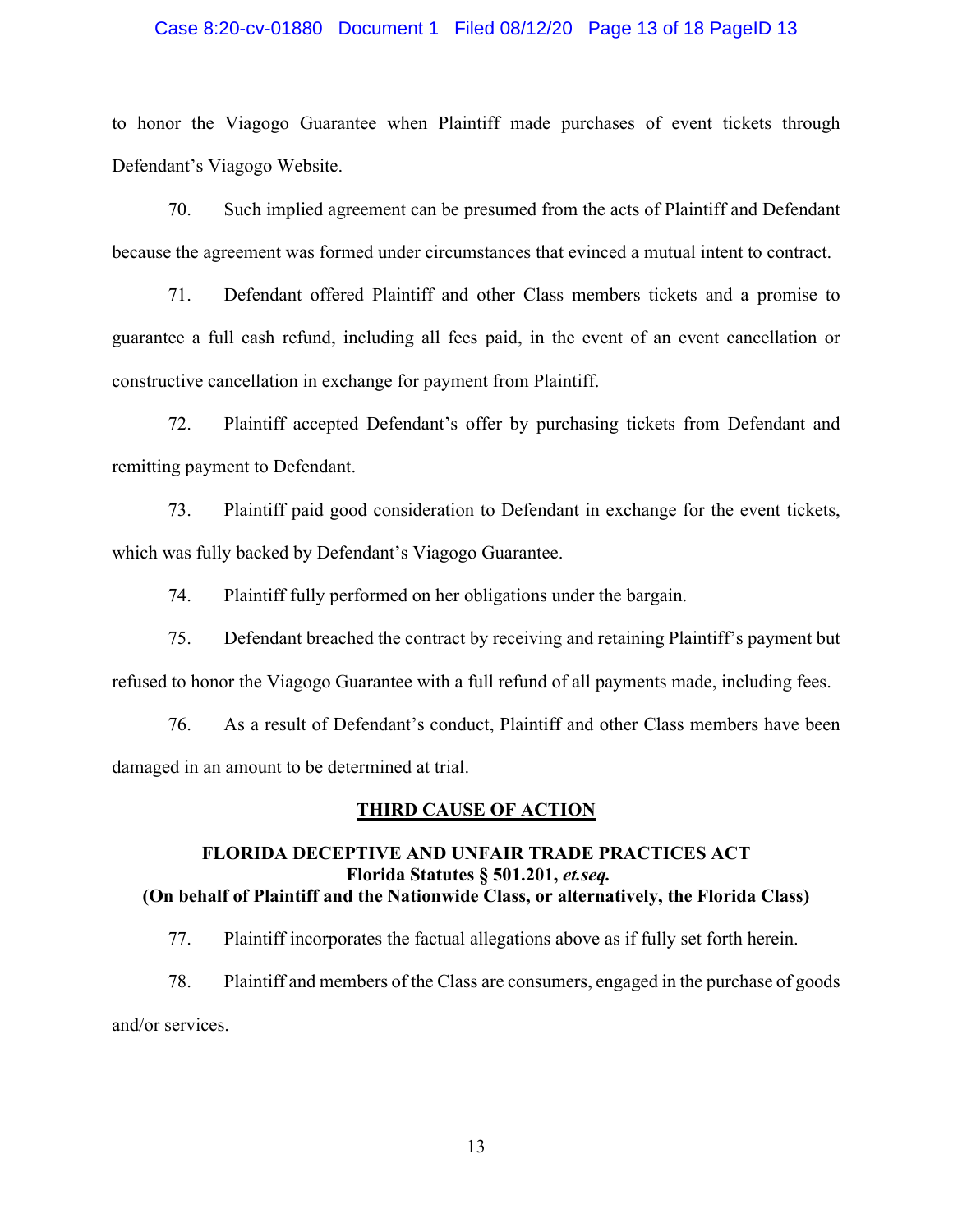### Case 8:20-cv-01880 Document 1 Filed 08/12/20 Page 14 of 18 PageID 14

79. Defendant's conduct, described herein, constitutes deceptive acts and/or unfair practices.

80. Defendant's conduct offends established public policy and is immoral, unethical, oppressive, unscrupulous or substantially injurious to consumers.

81. Defendant's conduct was likely to mislead consumers.

82. Such deceptive acts and/or unfair practices caused harm to Plaintiff.

83. Specifically, Defendant's deceptive acts and/or unfair practices included offering and advertising a guarantee that Defendant knew it would be unable to honor in the event of mass cancellations; refusing to honor the Viagogo Guarantee; wrongly classifying events as "rescheduled" in order to avoid refunds; denying Plaintiff's refund; and attempting to force customers to accept vouchers they do not want in the middle of a public health and economic crisis.

84. As a result of Defendant's conduct, Plaintiff and other Class members suffered losses and damages in an amount to be determined at trial.

### **FOURTH CAUSE OF ACTION**

# **CONVERSION (On Behalf of Plaintiff and the Nationwide Class)**

85. Plaintiff incorporates paragraphs 1 through 58 above as if fully set forth herein.

86. From the moment of cancellation or constructive cancellation, Plaintiff and the Class owned and had a right to immediately possess the funds in the amount that they paid to Defendant for tickets to events that were cancelled, including all fees collected.

87. Plaintiff held an immediate right to possession of the funds paid to Defendant following cancellation or constructive cancellation of the event(s), yet, Defendant continued to exercise control, dominion, or ownership over Plaintiff's funds, including all fees collected.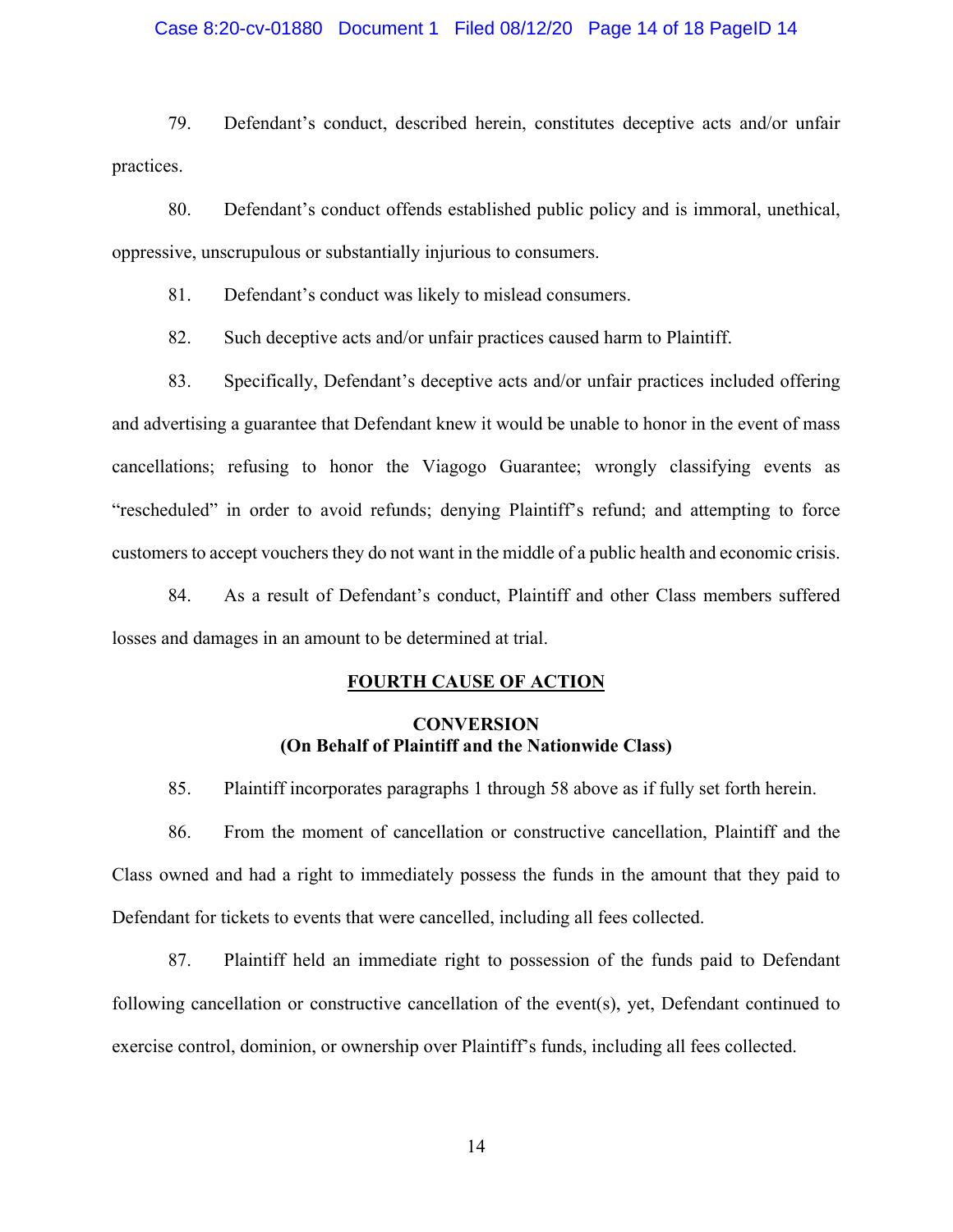#### Case 8:20-cv-01880 Document 1 Filed 08/12/20 Page 15 of 18 PageID 15

88. Defendant intentionally and substantially interfered with property belonging to Plaintiff and the Class by taking possession of it, refusing to refund it to Plaintiff, preventing Plaintiff and the Class from having access to it, and/or refusing to return it to Plaintiff after a demand was made for its return.

89. Plaintiff and the Class did not consent to Defendant's conduct in withholding their funds.

90. Defendant's exercise of dominion and control over Plaintiff's property was knowing and wrongful.

91. Plaintiff and the Class were harmed by Defendant's conduct.

92. The conduct of the Defendant was a substantial factor in causing this harm to Plaintiff and the Class.

93. As a result of Defendant's conduct, Plaintiff and other Class members have been damaged in an amount to be determined at trial.

### **FIFTH CAUSE OF ACTION**

## **UNJUST ENRICHMENT (On Behalf of Plaintiff and the Nationwide Class)**

94. Plaintiff incorporates the factual allegations above as if fully set forth herein.

95. In the alternative to Plaintiff's breach of contract claim set forth in her First Cause of Action, by taking and retaining possession and control of funds paid by Plaintiff, Defendant was enriched.

96. Plaintiff suffered damages by way of Defendant's retention of funds paid for tickets to a cancelled or constructively cancelled event, including all fees assessed.

97. Plaintiff therefore conferred a benefit upon Defendant, which benefit Defendant fully appreciated.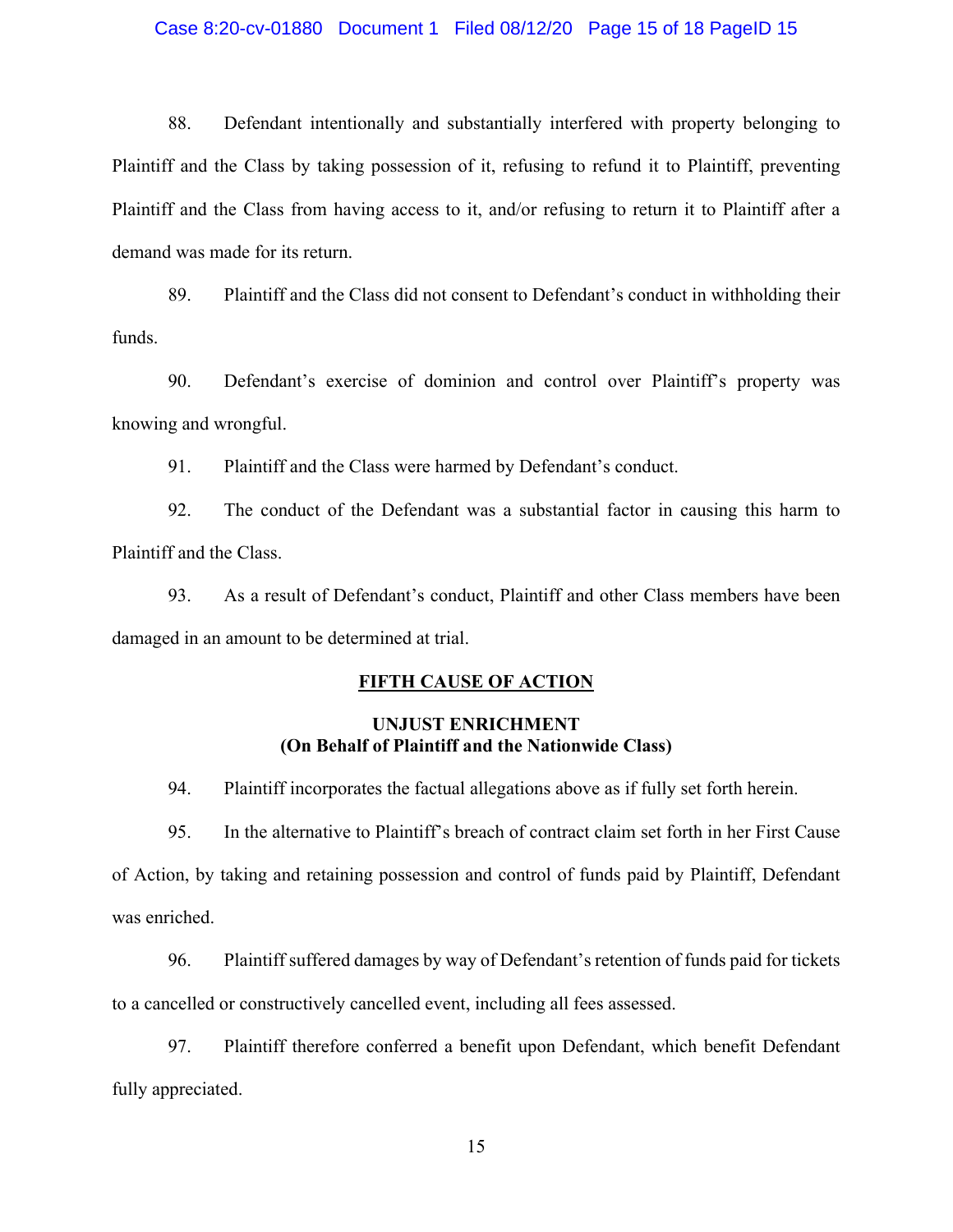#### Case 8:20-cv-01880 Document 1 Filed 08/12/20 Page 16 of 18 PageID 16

98. Defendant accepted and retained the benefit under circumstances that make it inequitable for Defendant to retain it without paying the value thereof.

99. Defendant's enrichment was unjustified and wrongful, as the retention of funds continued after the event was cancelled, and it had no right to retain such funds and use them for its own benefit at the expense of Plaintiff, who received no benefit from the purchase.

100. Defendant knew that Plaintiff retained no benefit from the purchase, yet Defendant retained Plaintiff's funds anyway and diverted them for its own purposes without justification.

101. Plaintiff is left without adequate remedy at law as a result of Defendant's unjust enrichment.

102. Defendant's actions in retaining Plaintiff's funds following the cancellation of the events for which the tickets were sold violate fundamental principles of justice, equity, and good conscience.

103. As a result of Defendant's wrongful conduct, Plaintiff and the Class have suffered damages in an amount to be determined at trial.

#### **REQUEST FOR RELIEF**

WHEREFORE, Plaintiff, on behalf of herself and the Class, request the Court to:

- (a) Certify the case as a class action pursuant to Rule 23 of the Federal Rules of Civil Procedure, designate Plaintiff as representative of the Class(es) and designate counsel of record as Class counsel;
- (b) Order Defendant to provide actual damages and equitable monetary relief (including restitution) to Plaintiff and Class members and/or order Defendant to disgorge profits it realized as a result of its unlawful conduct;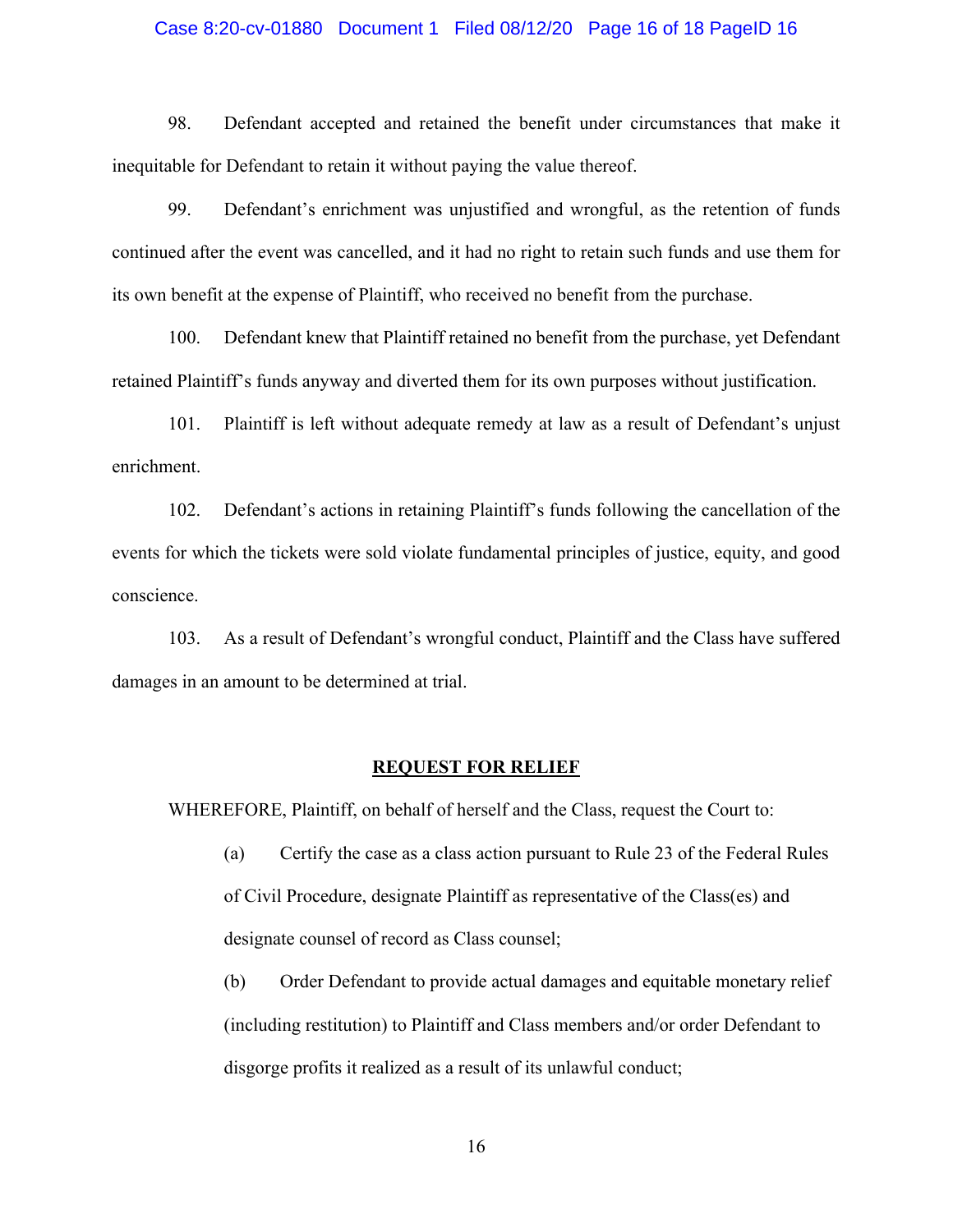## Case 8:20-cv-01880 Document 1 Filed 08/12/20 Page 17 of 18 PageID 17

(c) Order Defendant to pay punitive damages, as allowable by law, to Plaintiff and Class members;

- (d) Order Defendant to pay statutory damages, as allowable by the statutes asserted herein, to Plaintiff and Class members;
- (e) Declare Defendant's conduct unlawful and enter an order enjoining

Defendant from continuing to engage in the conduct alleged herein;

- (f) For both pre- and post-judgment interest at the maximum allowable rate on any amounts awarded;
- (g) For costs of the proceedings herein;
- (h) For reasonable attorneys' fees as allowed by statute or other authority; and

(i) Award such other relief as the Court deems appropriate under the circumstances.

# **JURY DEMAND**

Plaintiff demands a jury on all issues so triable.